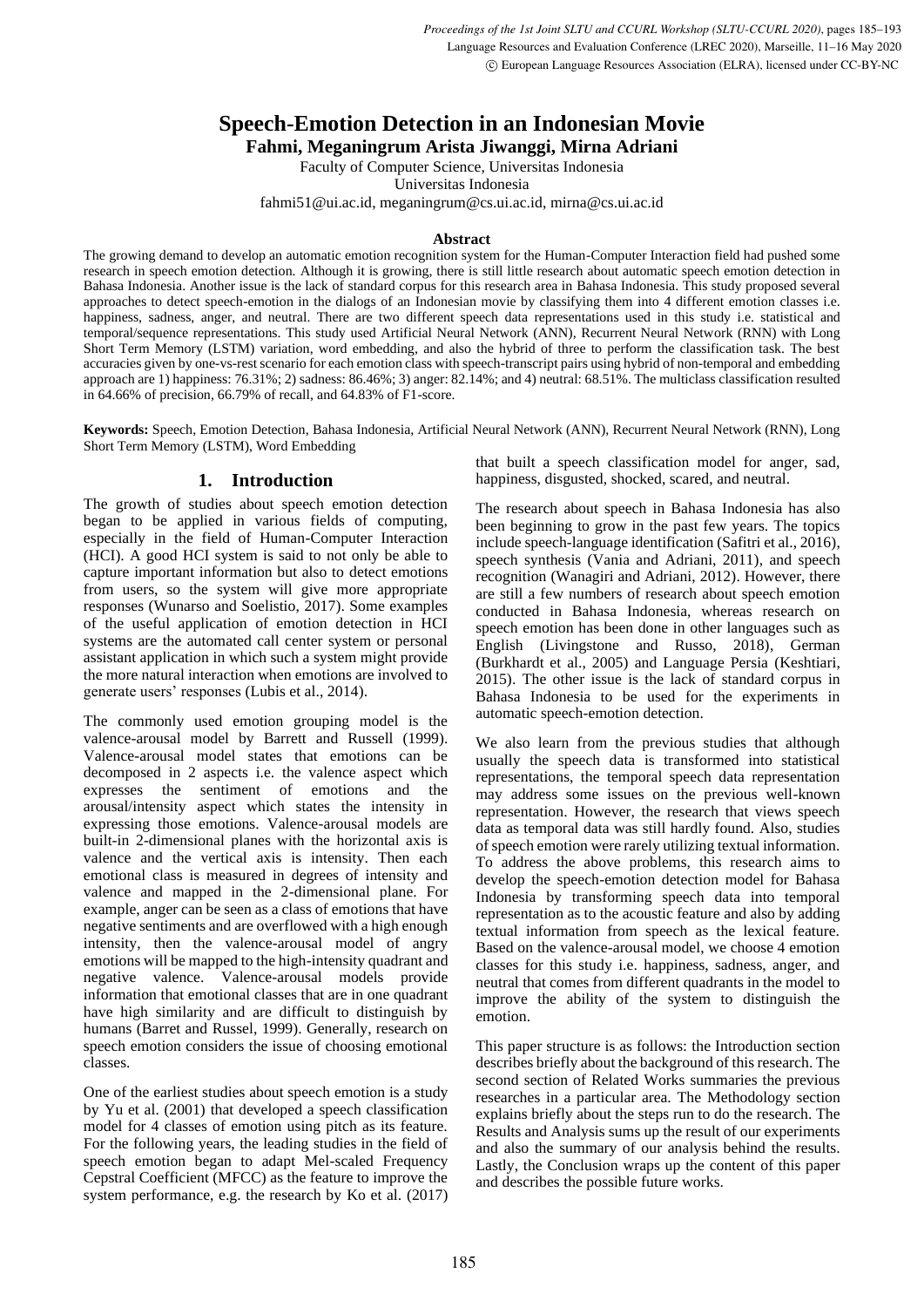## **2. Related Works**

#### **2.1 Research on Detecting Emotions in Speech Data**

There were several prior studies related to speech-emotion detection. The research group that will be reviewed first used statistical representations such as averages, standard deviations, medians, minimums, and maximums as features in speech data. Previously, the audio data features are generally in the form of sequences that depends on to the duration and the majority of classification algorithms cannot process data of different sizes. The statistical view is one of the solutions to the above problems and was adopted in research conducted by Yu et al. (2001), Lubis et al.(2014), and Wunarso and Soelistio (2017).

The first study about speech emotion using the statistical feature was conducted by Yu et al. (2001). This study aimed to build a model of speech-emotion classification in 4 classes (anger, sadness, happiness, and neutral) using the corpus built from the television series. The features used in this study focus on the use of pitch and rhythm such as smoothed pitch, derivative pitch, and speaking rate. The results of this process are 16 features. This study used Artificial Neural Network (ANN) algorithm, K-Nearest Neighbor (KNN), and Support Vector Machine (SVM). The experimental results show that SVM resulted in the most accurate predictions of up to 77% for anger, 65% for happiness, 83% for neutral, and 70% for sadness.

The second study on the statistical feature group is the speech emotion research by Wunarso and Soelistio (2017) that builds a model of speech emotion classification for anger, sadness, and happiness using the corpus built by collecting voice recordings from 38 volunteers and producing around 3420 speech data. The study only used 3 features i.e. the average amplitude, average wavelet, and duration of the speech. The classification algorithms are ANN and SVM where SVM resulted in 76% accuracy and ANN reached only 66% accuracy.

The third study is the speech emotion research by Lubis et al. (2014) that builds a model of speech emotional classification for anger, sadness, happiness, and neutral using the corpus built by collecting speech from the talk show. The study used various features i.e. Mel-scaled Frequency Cepstral Coefficient (MFCC), spectral features, energy, and pitch with SVM as the classification algorithm. The average accuracy obtained is around 80% using SVM.

The second group of researchers used temporal representations as to the speech data features. It means, the sequence of features directly feeds into the algorithms without worrying about dimensional differences. As explained, the different duration of audio data can be a problem because there are not many algorithms that are able to handle these problems, but the studies below adopt algorithms that can accept sequence inputs such as the Hidden Markov Model (HMM) in research by Ko et al. (2017) and Recurrent Neural Network (RNN) in a study by Basu et al. (2017).

The first study using the temporal feature is the study of speech emotion by Ko et al. (2017) that aimed to build a speech emotion classification model in anger, pleasure, sadness, neutral, disgust, surprise, and fear. They build a corpus from drama and films with around 454 speech data with a fairly even distribution for each class. The 39 features were collected and the classification was performed with the Hidden Markov Model (HMM) resulting in an average accuracy of around 78%.

Another study using the temporal feature performed by (Basu et al., 2017) build a speech emotion classification model for anger, pleasure, boredom, neutral, anxiety, disgust, and fear. The speech corpus was the same as the research by Burkhardt et al. (2005) and they used 13 channels from MFCC as the features. The classification model uses a combination of Convolutional Neural Network and Recurring Neural Network (CNN-RNN). The accuracy of the combination model was up to 80%.

### **2.2 Research on Detecting Emotions in Text Data**

Unlike the studies in speech data, research on emotion detection in Bahasa Indonesia for the text data has been done by various methods. Several prior studies will be discussed in this section including the research by The et al. (2015) which focuses on emotional tweets, and research by Muljono et al. (2016) which focuses on fairytale scripts, and research by Savigny and Purwarianti (2017) which focuses on YouTube comments.

The research conducted by The et al. (2015) aims to build a classification model of emotions in the text using 5 classes i.e. happy, love, anger, fear, and sadness. The text corpus was crawled from Indonesian-language tweets. The feature extraction includes various types of features i.e. N-Gram features such as Bigram and Unigram, linguistic features such as Part-Of-Speech (POS) Tagging, semantic features such as sentiments in the Indonesian lexicon, and orthographic features such as punctuations. The experiments were held in two stages. In the first stage, the tweets with emotion and without emotion were separated, then in the next stage, the classification model only works on the tweets with emotions. This study used several classification algorithms such as Maximum Entropy (ME) and Support Vector Machine (SVM). The evaluation results found that ME performance is superior to SVM with 72% accuracy.

The second study was conducted by Muljono et al. (2016) with the aim to build a classification model of emotions into six classes i.e. anger, sadness, joy, surprise, disgust, and fear. The corpus was obtained from a collection of fairy tales that are labeled manually with about 1200 data in the corpus. The pre-processing steps were stemming, stopword removal, and normalizing the data. Then the data is mapped into the feature vector using one-hot encoding with TF-IDF weighting. The machine learning model used is Naïve Bayes, Decision Tree J48, Support Vector Machine, and K-Nearest Neighbor. The experimental results show that SVM provides the best performance with an average accuracy of 85%.

The last study to be discussed was conducted by Savigny & Purwarianti (2017) with the aim of building a model of the classification of emotional emotions in 7 classes i.e anger, sadness, joy, surprise, disgust, fear and neutral. The text corpus was obtained from Indonesian-language comments on YouTube.The total data obtained was around 3000 comments with a relatively even distribution for each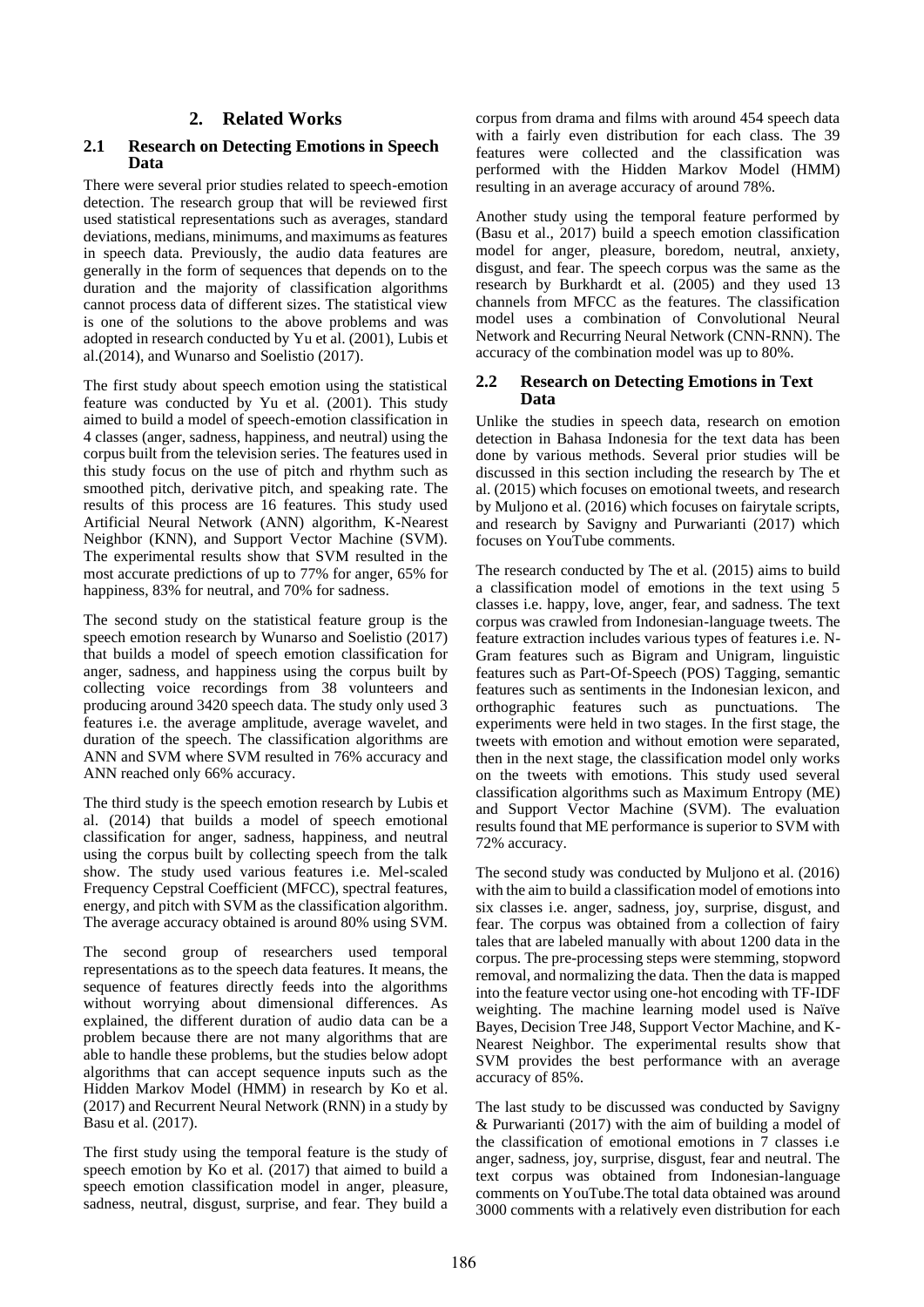emotional class. The preprocessing methods were applied such as deleting duplicate characters, deleting numerical characters, and translating emoticons in the appropriate words. Next, each data in the corpus is changed in the vector representation using the word embedding algorithm with Continous Bag-Of-Words (CBOW) and Skip-Gram architecture. The classification methods used are vector averages, vector averages with Term Frequency - Inverse Document Frequency (TF-IDF) weighting, and Convolutional Neural Network (CNN). The results of the experiment show that CNN provides the best performance with an accuracy of around 73%.

# **3. Methodology**

#### **3.1 Data Collection**

The dataset used for this study is collected from Indonesian widescreen movies because the dialogues in the movie mostly well-structured and rarely overlap. Moreover, the audio quality of the big screen movie is also very good given the clear voice and intonation of the actors in which the background noise is also rarely found.

The Indonesian movie selected in this study titled "Cek Toko Sebelah". The reason for choosing only one movie to build our dataset is to limit the variations in our audio data such as the variation of speakers (actors), the variations of the speaker's accents, and the variations caused by the difference of sound recording technique in the different movie. Ideally, the dataset is built with a limited number of variations with limited sentences as well, e.g. the research by Burkhardt et al. (2005) used a dataset using 5 actors and 5 actresses where each actor/actress can 10 different sentences in 7 emotional classes. However, the efforts to limit the number of films used have an impact on the amount of data that can be collected.

#### **3.2 Initial Processing**

The initial processing steps include audio and its respected transcript extraction, audio segmentation, and transcript tokenization. First, we did audio and transcript extraction from the film since the focus of the research was limited to speech and transcript data. The audio data has 1 hour and 44 minutes duration with a 48 kHz sampling rate along with the transcript data of 1776 sentences.

Before segmenting audio data, any particular segment of speech data must meet the set of standard eligibility conditions to be used in research i.e.

- 1. The sentences spoken in a segment of speech must be complete, uninterrupted in the middle or not an unfinished sentence;
- 2. Speech data must be properly spoken by 1 speaker, no other speaker may cut the sentence spoken in one segment of speech data
- 3. Speech data must be free from/minimally interrupted by background songs/noise that disturbs resulting in cannot be clearly heard.

Next, we performed segmentation by cutting the extracted audio data into pieces of speech data. At this stage, the transcript data is also used to help the segmentation process. Transcript data stores information about the start and end time of one particular speech that is accurate to milliseconds. By utilizing this information, the audio

segmentation can be done automatically and accurately. The segmentation results are 1776 speech pieces and transcripts.

However, the errors may occur from the automatic segmentation process e.g. when the start or end time in the transcript data is inaccurate. Therefore, it needs to be checked manually. After a manual check, 965 pieces of speech are valid and ready to be labeled. Then, we tokenized the transcript of 965 speech data from the previous process. The transcript tokenization includes lowercasing all letters and removing all the special symbols such as periods, commas and numerical symbols.

# **3.3 Labeling**

At this stage, 965 collected speech data and transcripts were labeled. The labeling process involves two annotators i.e. a 20-year-old man student and a 40-year-old woman who works as a tailor. Each annotator labeled the pairs of speech data and the respected transcript following some annotation guidelines as follows:

- 1. Play speech audio, focusing on aspects of actor/actress pronunciation such as intonation, rhythm, pauses, and speech emphasis.
- 2. Read the speech transcript, focus on the meaning of the sentence spoken by the speaker.
- 3. Determine the emotion class that is most appropriate for the pronunciation of the speech and the meaning of the sentence. For example, the sentence "This is very funny huh" which is spoken in high intonation indicates happiness.
- 4. Give labels according to the emotional class captured, the following is a list of labels used i.e. a) Label "0" is for happiness, b) Label "1" is for sadness, c) Label "2" is for anger, d) Label "3" is for neutral.

Then, both annotators did the annotation process for each pair of speech data and its transcript. We only include the data that is annotated with the same class by two annotators in our dataset while the remaining data will be discarded. At this stage, there are 775 data with the number of samples for each class shown in Table 1 below.

| <b>Happiness</b> | <b>Sadness</b> | mger | ral |
|------------------|----------------|------|-----|
| -86              | 1 Q 1          | 38   | 70  |

Table 1: The Number of Samples per Emotion Class

### **3.4 Feature Extraction**

We conducted two steps of feature extraction, i.e. feature extraction for speech data and feature extraction for transcript data. For speech data, the features used are Melscaled Frequency Cepstral Coefficient (MFCC), pitch, and Root Mean Squared Energy (RMSE). As for the transcript data, the feature used is the dense word vector representation with the word embedding approach. In addition, statistical computing is also performed on the MFCC, PITT, and RMSE features so that it can be used on non-temporal models.

#### **3.4.1 Feature Extraction in Speech Data**

The first feature taken from speech data is the MFCC feature. The MFCC maps sound signals on a Mel scale that is compatible with the human hearing system. The MFCC feature of the sound signal has a dimensionality between 13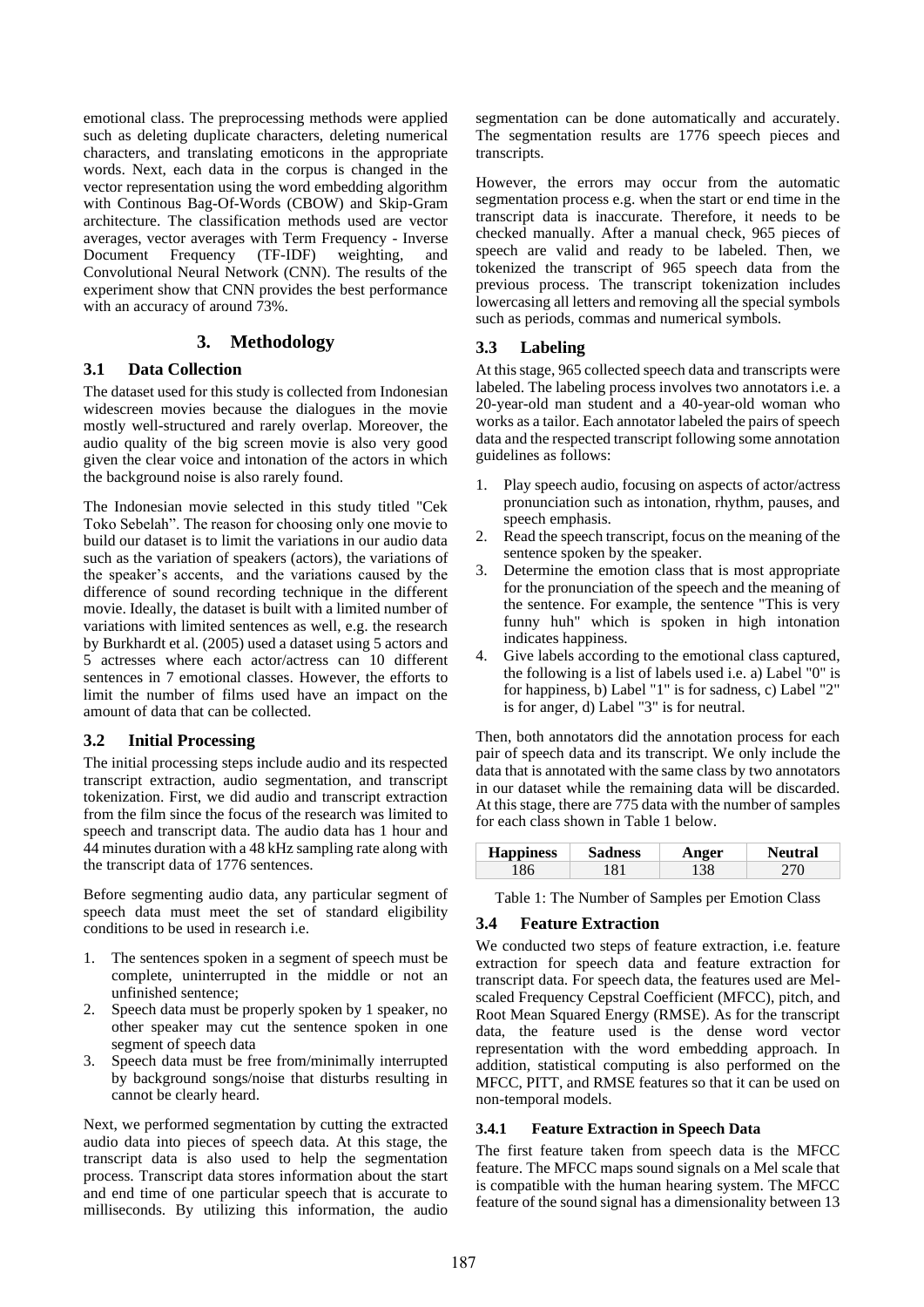to 26 dimensions for each frame, but in this study, a more general variation with 13 dimensions for each frame was used. The second feature taken from speech data is the RMSE feature. RMSE provides cumulative energy information on speech. RMSE is used to measure the loudness of a sound signal. The RMSE feature is a 1 dimensional vector for each frame. The last feature taken from speech data is the pitch feature. The pitch feature represents the characteristics of the sound from a frequency perspective so that it is good to answer questions such as "what is the average frequency of an angry man's voice?" or "what is the average frequency of a woman's voice that is sad?". Pitch features are 1-dimensional vectors for each frame.

#### **3.4.2 Feature Extraction in Transcript Data**

Transcript data is represented in the dense word vector using the word embedding algorithm Continuous Bag-Of-Words (CBOW) with Word2Vec. To convert sentences into word vectors, it is necessary to develop a word embedding model based on data with similar characteristics. Therefore, 5,572 additional transcripts from other Indonesian big-screen films were also collected to build the Word2Vec model. Then, we will extract the vector representation for each word in the transcript sentence. Each word vector in one sentence will be calculated on average or we may call it the average word vector. The calculation of averages also considers the TF-IDF scores for each word.

#### **3.4.3 Statistics Features on Speech Data**

Features in speech data need to be represented in statistical measures so that they can be used by non-temporal models. Therefore, it is necessary to transform the speech data features which were originally in the form of sequences into a numerical value following certain statistical measures. In this study, the statistical measures that will be used are the average and standard deviations.

### **3.5 Model Development**

The models used include non-temporal and temporal models for speech data and embedding models for transcript data. Also, a joint model will be discussed that can receive speech data input as well as transcript data.

### **3.5.1 Development of Non-Temporal Models**

The algorithm used in the model is the Artificial Neural Network (ANN). ANN is composed of one layer for input and one activation layer in the form of a sigmoid function for output. The model will accept statistical representations (averages and standard deviations) of each feature (MFCC, pitch, and RMSE). In this study, hyperparameter tuning will be performed on the number of neurons in the input layer. We also performed feature selection by finding the best combination of the features above. The architectural detail used can be seen in Figure 1. The dense\_25 represents the input layer that accepts a vector with dimension 30 and returns a vector with dimension 64 and dense\_26 represents the sigmoid layer that receives a vector with dimension 64 and returns the numeric value in the form of the predicted emotional class probability.



Figure 1: The Architecture of The Non-Temporal Model

# **3.5.2 Development of the Temporal Model**

The algorithm used in the model is the Recurrent Neural Network (RNN) variation of Long Short Term Memory (LSTM). The model for the temporal model has a hidden layer as the addition to the input and activation layer. So, the model is composed of one LSTM layer for input, one hidden layer, and one activation layer in the form of a sigmoid function for output. The model will receive a temporal representation (sequence) of each feature. In this study, hyperparameter tuning will be carried out on the number of neurons in the input layer and hidden layer. We also performed feature selection by finding the best combination of the features above.

Figure 2 shows the detailed architecture. The lstm\_50 is the LSTM input layer that accepts sequences of 300 vectors with each vector of dimension 15 and returns vectors with dimensions 128. The dense\_99 is a hidden layer that accepts input vectors with dimensions 128 and returns vectors with dimensions 64. The dense\_100 is a sigmoid layer that accepts a vector with dimension 64 and returns the probability of the predicted emotion class.



Figure 2: The Architecture of The Temporal Model

### **3.5.3 Embedding Model Development**

The third model built is an embedding model for transcript data. The algorithm used in the model is ANN. ANN accepts average word vector input by weighting TF-IDF from the previous stage. ANN is composed of one input layer and an activation layer in the form of a sigmoid function as the output. In this study, hyperparameter tuning will be performed on the number of neurons in ANN. The detailed architecture used can be seen in Figure 3. The dense\_5 represents the input layer which accepts a vector with a dimension of 150 and returns a vector with a dimension of 64. The dense\_6 represents the sigmoid layer that receives a vector with dimension 64 and returns the probability of the predicted emotional class.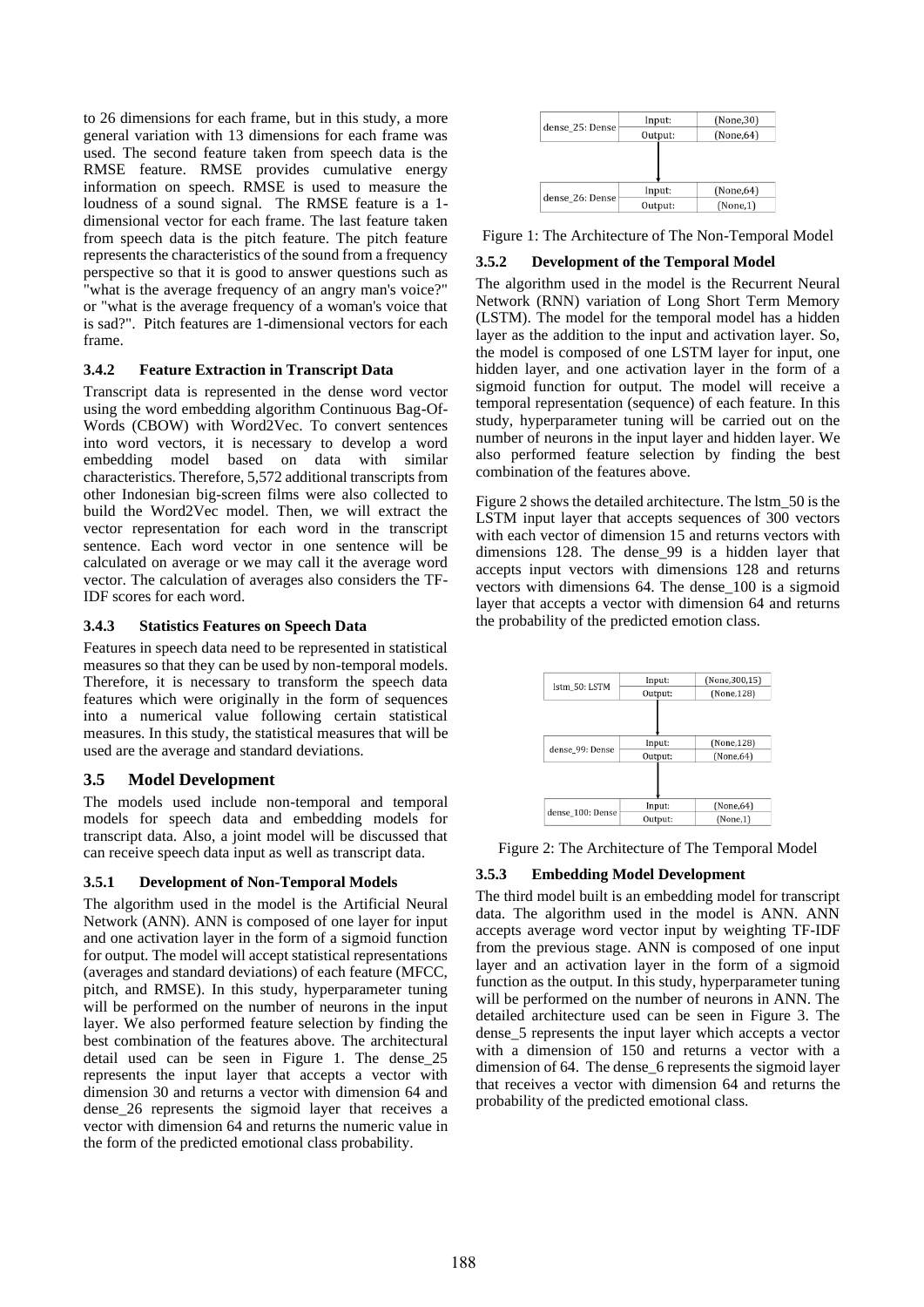

Figure 3: The Architecture of The Embedding Model

## **3.5.4 Building a Combined Model**

The last model was built as a joint model. The purpose of building this model is to utilize both the features of the speech and the features of the transcript in one model. The combined model was built in 2 variations, namely: (1) a combination of non-temporal models and embedding models and (2) a combination of temporal models and embedding models.



Figure 4: The Architecture of The Combined Model I ( Non-Temporal and Embedding Model)

Figure 4 shows the detail of the combined model of nontemporal and embedding. input\_58 states the input layer that receives a vector of speech data with a dimension of 30. input\_59 expresses an input layer that accepts a vector of transcript data with a dimension of 150. dense\_84 is the hidden layer that receives the inputs from the input 58 layer and returns a vector with dimension 64. dense\_85 is a hidden layer that receives a vector from the input\_59 layer and returns a vector with dimension 64. concatenate\_29 accepts two output vectors from dense\_84 and dense\_85 and returns a concatenated vector with a dimension of 128. dense\_86 is a sigmoid layer that receives a vector with dimensions 128 and returns the probability of the predicted emotion class.



Figure 5: The Architecture of The Combined Model II (Temporal and Embedding Model)

Figure 5 describes the detail for the architectural model of the combination of temporal and embedding. input\_68 states the input layer which receives a sequence of 300 vectors, each of which has dimension 15 of speech data. input 69 states the input layer that receives a vector with the dimension of 150 from the transcript data. lstm\_4 is an LSTM layer that receives input sequences from the input\_68 layer and returns a vector with a dimension of 128. dense\_98 is the hidden layer that receives vector from layer lstm 4 and returns a vector with a dimension of 64. dense\_99 is the hidden layer that receives vector from input\_69 layer and returns a vector with the dimension of 64. concatenate\_34 accepts two output vectors from dense\_98 and dense\_99 and returns a vector with a dimension of 128. Finally, dense\_100 represents the sigmoid layer that receives a vector with a dimension of 128 and returns the probability of the predicted emotion class.

# **3.6 Design of Training Scenarios**

According to Yu et al. (2001), it would be difficult to build a good model of each emotional class with only 200 data, thus the recommended alternative is to use a one-vs-rest scenario. The one-vs-rest scenario will divide the dataset into 2 classes, i.e. the class you want to study and the other class. For example to build a model to recognize anger, 130 data from anger classes and 130 data from other classes (labeled as "others") are prepared. With the one-vs rest scenario, the model can learn the characteristics of each emotional class deeper and the model is expected to provide better results. In addition, training parameters such as loss and activation functions need to be defined. The study will use the Binary Cross-entropy function for loss function and Root Mean Square Propagation (RMSProp) function for the activation function.

# **3.7 Design of Testing Scenarios**

The research will involve two testing scenarios i.e. the testing scenario for each one-vs-rest model and the testing scenario for classification which directly recognizes the four classes of emotions. For the testing scenario of each model, the metric used to measure performance is accuracy. Accuracy provides information related to the proportion of correct predictions by the model of the testing data. For testing scenarios that can directly recognize the four emotions following the following mechanism, each test data will be run on the four one-vs-rest models and the emotional class is chosen which gives the highest probability as a label of the test data. The one-vs-rest model chosen for each emotion class is the best variation according to the one-vs-rest model testing scenario that was run before. The metrics used were precision, recall, and F1 score.

# **4. Results and Analysis**

We describe the result of our experiments into two different sections i.e: non-temporal models and temporal models. For each section, we will explain the result of experiments in feature selection and hyperparameter tuning.

# **4.1 Non-Temporal Models**

### **4.1.1 Feature Selection**

The development of non-temporal models begins with feature selection. First, we trained the model for each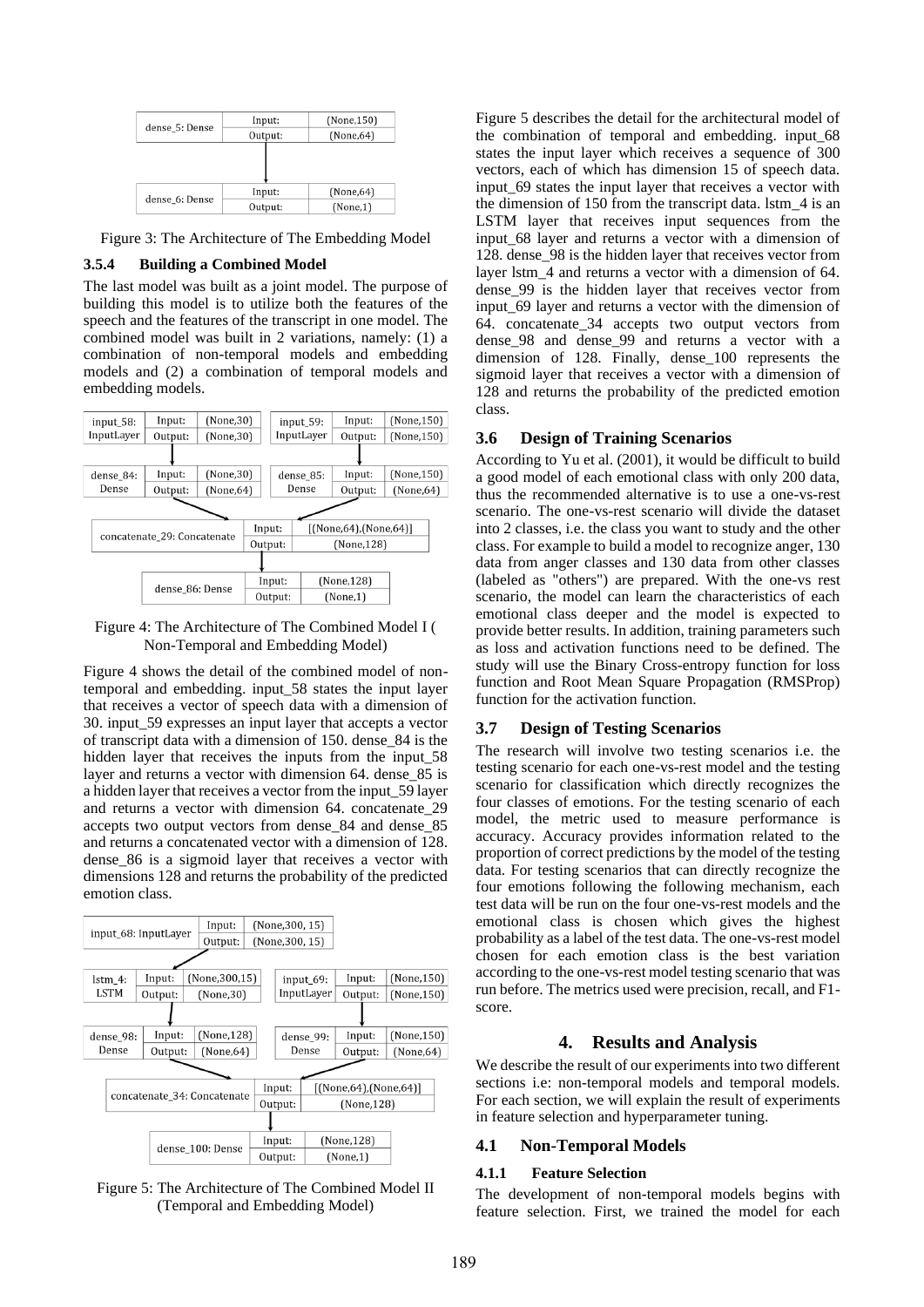possible feature subset of the 3 main research features i.e. MFCC, pitch, and RMSE. Then each model will be compared in performance through the accuracy metric. The subset of features of the model with the best accuracy will be taken and used as model candidates for tuning. The results of feature selection experiments can be seen in Figure 6. The accuracy shown is the accuracy of the test set.

According to Figure 6, the combination of the three features (MFCC, pitch, and RMSE) has the best accuracy for each model. The combination of the three features provides more information so that the model is able to classify more accurately. Furthermore, we can see that the MFCC feature alone gives a fairly high accuracy when compared to the pitch or RMSE features due to the MFCC feature consisting of 13 channels compared to the other two features which only consist of 1 channel. The combination of features with the best accuracy proceed to the tuning stage.



Figure 6: The Experiment Results on the Feature Selection of Non-Temporal Models

### **4.1.2 Hyperparameter Tuning**

We performed tuning to the number of neurons. The numbers of neurons used in this experiment are 32, 64, 128, 256, and 512. After conducting several experiments, the best number of neurons for models in happiness is 64, sadness is 128, anger is 256, and neutral is 64. For neurons 512, the accuracy of each model variation tends to decrease. Goodfellow et al. (2016) say that a model with a high capacity (number of neurons) will be able to solve more complex problems, but a higher capacity than the problem needs can lead to overfitting. The best accuracy

falls on the sadness model with an accuracy of 72.97% in the test set.

#### **4.2 Temporal Models**

#### **4.2.1 Feature Selection**

The feature selection method is the same as in the nontemporal model which testing each feature subset of 3 main features (MFCC, pitch, and RMSE) using the one-vs-rest model for each emotional class. The results of feature selection experiments can be seen in Figure 7.



Figure 7: The Experiment Results on the Feature Selection of Temporal Models

The results of the experiments are also not much different from the non-temporal model where the combination of all

three features provides the best performance on all variations of the model. Each model also only needs around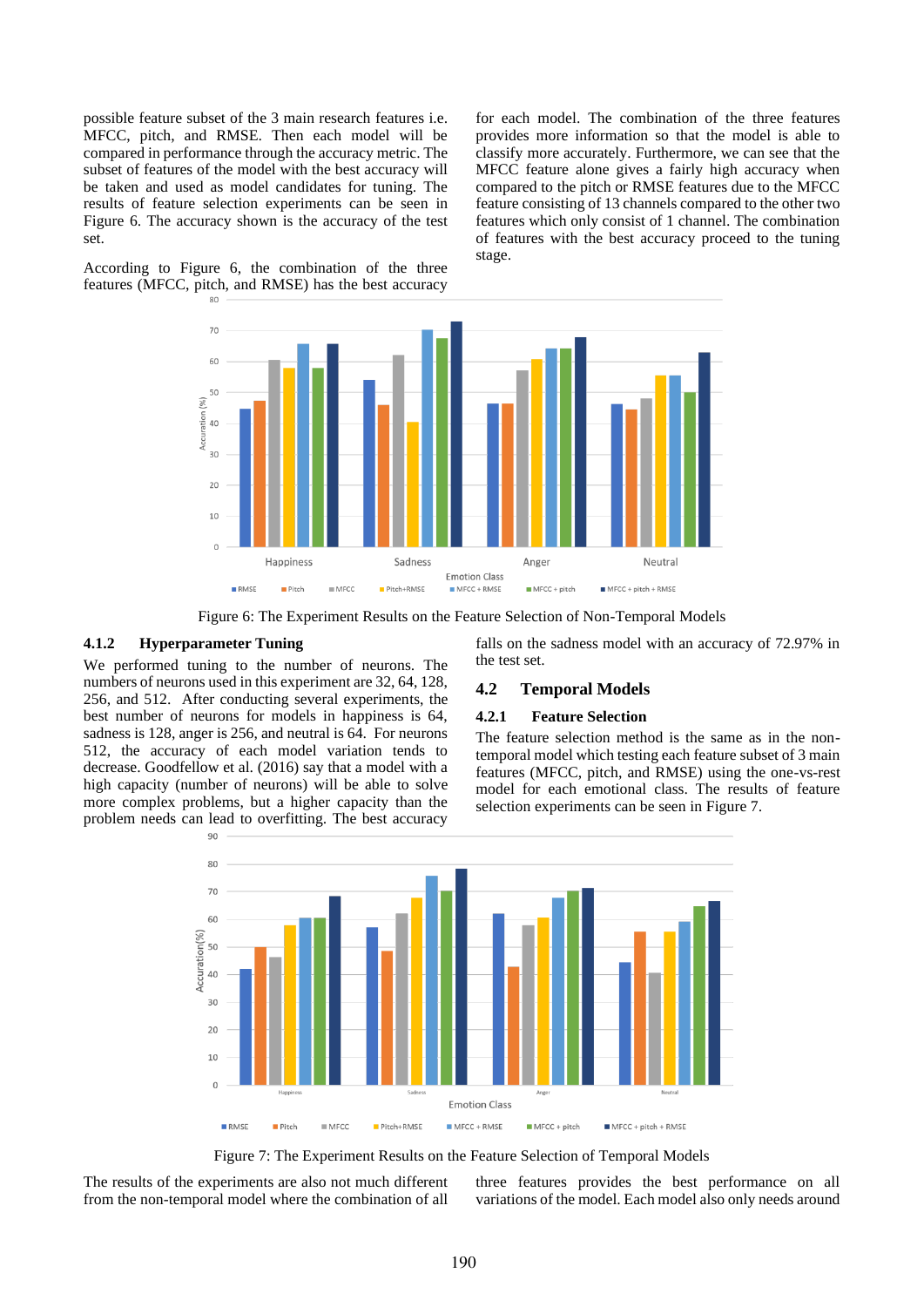12 to 20 iterations to be converged according to the early stopping mechanism, meaning that in 12 to 20 iterations, the accuracy of the model in the validation set does not change significantly and the model starts showing signs of overfitting so the training process is stopped. Then, the most accurate model variations enter the hyperparameter tuning step by tuning of the number of neurons.

#### **4.2.2 Hyperparameter Tuning**

The most accurate model variations enter the hyperparameter tuning step by tuning of the number of neurons. Variations in the number of neurons used are 32, 64, 128, 256, and 512. The best number of neurons for the happiness is 64, sadness is 128, anger is 128, and neutral is 64. The highest accuracy is achieved by sadness class which is around 81.08% for test set accuracy.

### **4.3 Embedding Models**

The next experiments are to build the embedding model. Embedding model experiments only involve the hyperparameter tuning process considering the features used are only one type i.e. average word vector with TF-IDF weighting. Variations in the number of neurons are 32, 64, 128, 256, and 512. The best number of neurons for happiness is 128, sadness is 256, anger is 256, and neutral is 64. The best accuracy is obtained for anger with the accuracy of 60, 71% in the test set.

# **4.4 Combined Models**

The last experiments in model development are to build a combined model that only involves the tuning process and does not involve the selection of features considering the results of non-temporal and temporal experiments show that optimal results are obtained using all three features and the embedding model has only one feature representation. Tuning is performed on the number of neurons in both submodels (non-temporal, temporal, and embedding). The best accuracy in the combined model I (non-temporal & embedding model) for the happiness is 76.31%, for the sadness is 78.37%, for the anger is 75.00%, and for the neutral is 64.81%. For the combined model II (temporal & embedding), the best accuracy is 71.05% for happiness, 86.46% for sadness, 82.14% for anger, and 68.51% for neutral.

| <b>Summary of Results and Analysis</b> | 4.5 |  |  |  |  |
|----------------------------------------|-----|--|--|--|--|
|----------------------------------------|-----|--|--|--|--|

| Model            | Accuracy $(\% )$ |         |       |         |
|------------------|------------------|---------|-------|---------|
|                  | Happiness        | Sadness | Anger | Neutral |
| Non-             | 65.78            | 72.97   | 71.42 | 62.96   |
| temporal         |                  |         |       |         |
| <b>Temporal</b>  | 68.42            | 81.08   | 78.57 | 66.66   |
| <b>Embedding</b> | 60.52            | 56.75   | 60.71 | 48.14   |
| <b>Combined</b>  | 76.31            | 78.37   | 75.00 | 64.81   |
| model<br>T       |                  |         |       |         |
| $non-$           |                  |         |       |         |
| temporal<br>$+$  |                  |         |       |         |
| embedding)       |                  |         |       |         |
| <b>Combined</b>  | 71.05            | 86.46   | 82.14 | 68.51   |
| model<br>П       |                  |         |       |         |
| $(temporal +$    |                  |         |       |         |
| embedding)       |                  |         |       |         |

| Table 2: Summary of Experimental Results |  |  |  |
|------------------------------------------|--|--|--|
|------------------------------------------|--|--|--|

The summary of our experimental results from the 5 variations of the model can be seen in Table 2. There is also another testing scenario mentioned in Section 3.7 to measure the accuracy of the classification which directly recognizes the four classes of emotions. This scenario obtained a precision of 64.66%, a recall of 66.79%, and an F1-score of 64.83%. The confusion matrix in Table 3 shows the detail evaluation of this direct classification scenario.

| Prediction<br>Actual | Happiness | Sadness | Anger | Neutral |
|----------------------|-----------|---------|-------|---------|
| Happiness            | 15        |         |       |         |
| Sadness              |           |         |       |         |
| Anger                |           |         |       |         |
| Neutral              |           |         |       |         |

| Table 3: Confusion Matrix of The Direct Classification |  |
|--------------------------------------------------------|--|
|--------------------------------------------------------|--|

From the results of our experiments, we formulate the following analysis:

- The accuracy of each emotional class in the temporal model is always higher than the non-temporal model. This shows that the sequence representation is better than using statistical measures to represent the audio. Furthermore, since RNN can capture temporal relations, the model does not only classify each frame independently but also learn the relationship between frames in the sequence.
- The accuracy of embedding models is lower compared to temporal or non-temporal models. This shows that emotions are easier to detect in speech than in transcripts. Linking it to the valence-arousal model (Barrett and Russell, 1999), emotions in speech are more easily mapped on by analyzing the intensity of the speaker's speech. While on the transcript data, emotions can only be captured by understanding the correlation of words with the emotional class and the context of the transcripts.
- The accuracy of the combined model is relatively higher compared to a single model (non-temporal, temporal, or embedding only). This phenomenon proves that the combined information from transcript data and speech data synergizes with each other to provide information about the emotion.
- In the happiness model, misclassification generally falls on the class of anger and sadness. It was found that misclassification which fell on the anger class was generally due to the delivery of high intensity as in one of the speeches with the transcript "Hooray! we won! Our shop wins!" which is blurted out. Another mistake arises from the use of words with a negative sentiment as in the word "dies" from the transcript "Cockroach, you see! When it dies, it is upside down, haha". Even though the main context of the transcript is intended as a joke. The misclassification that falls on sad emotions is due to the pronunciation with the intensity that is too low as in one of the speech data with the transcript "Hey, long time no see, where are you going? Let's go with me" said in a friendly tone so that the model mistakenly captures its emotion as sadness.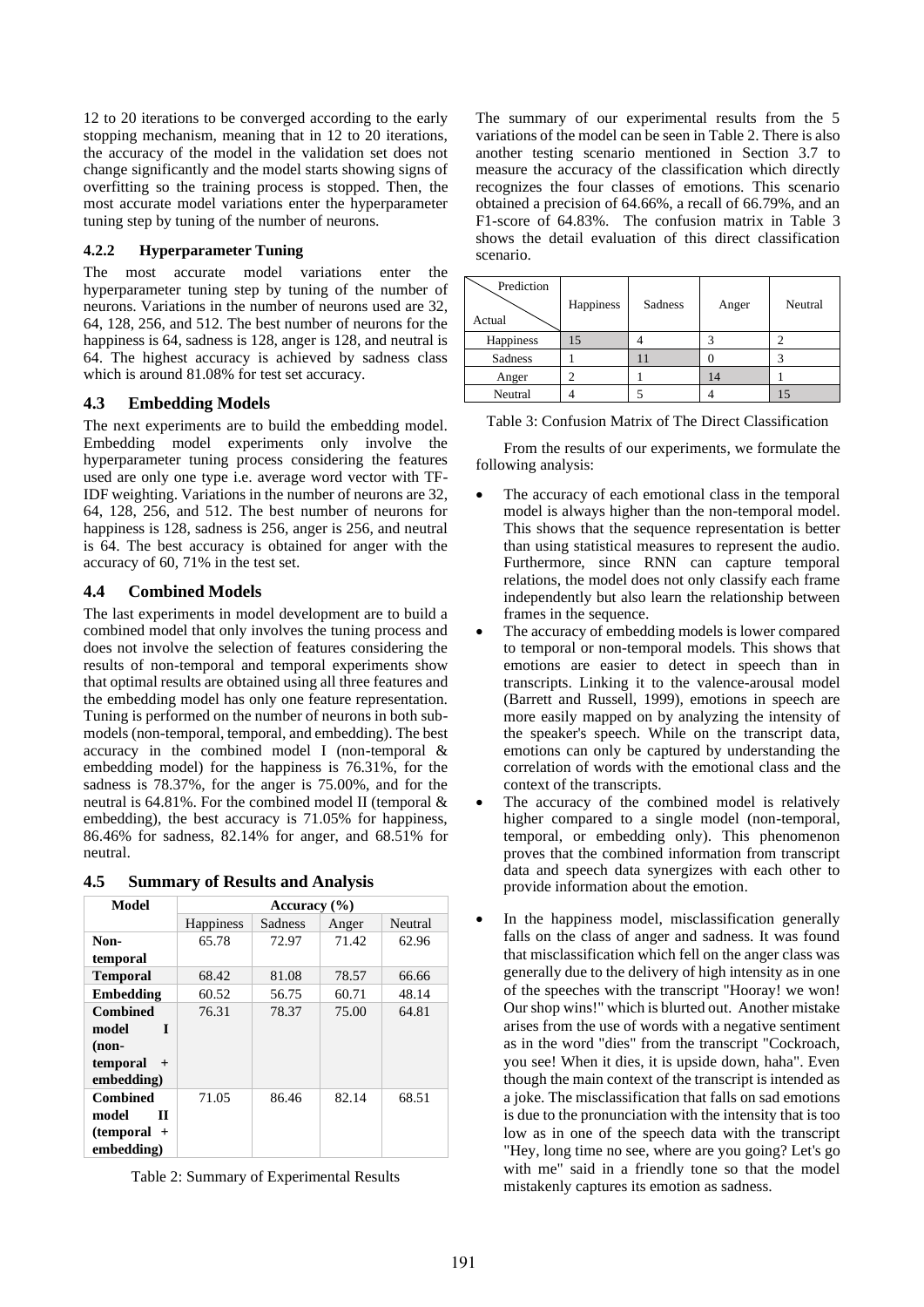- In the sadness model, misclassification most often falls on neutral emotions. Most of the data that was incorrectly classified as having a unique pattern of sadness is emphasized on the semantics of the transcript by using flat-pitched pronunciation. However, from the experimental results, the model tends to utilize information from speech as the main consideration because it provides the best overall performance so that the model gives a higher "weight" to a flat pronunciation rather than the semantics of the transcript. For example in the transcript "But that's because of the last memories of my mom ... which I can hold ..." with a relatively flat delivery, the model considers the data to have neutrality emotions even though the real meaning of the transcript is expressing sadness.
- In the anger emotions model, misclassification tends to fall on happiness emotions. The inspection of the misclassified data shows that the speech is delivered with an intensity that is not as high as other speech data showing anger emotions. Besides, the data does not use groups of words that generally appear on anger emotions such as swear words or words with other negative connotations. For example in the speech data with the transcript "You are fired!" with a delivery that is not loud enough has a resemblance in terms of pronunciation with our previous example that shows happiness ("We won! Our store won!"). This expression also does not contain words with negative connotations so the model assumes that the data contains happiness.
- In the neutral emotion model, misclassification most commonly occurs in either one-vs-rest scenarios or direct classification scenarios. Through listening to the speech data and reading the transcript data from the neutral class, it was found that a lot of data in the neutral class is still ambiguous. For example, there are speech data with a neutral emotion but at the beginning of the speech spoken in a high tone so that it is classified as anger or speech data with a low intensity so that it is classified as sad emotions. In terms of transcripts, the data in the neutral class do not have certain words that imply neutrality. It is in fact in contrast to the happiness class that usually is expressed using the words of praise or gratitude, or in the anger class that is closely related to swearing words.

# **5. Conclusion and Future Works**

This research has aimed to develop the speech emotion detection model in Bahasa Indonesia. Our main objectives are to understand how to represent speech data into features to obtain the best model and use speech transcripts to improve model performance. Thus, we experimented with our dataset using five model variations for the 4 emotional classes i.e. happiness, sadness, anger, and neutral.

The best experimental results for each emotion are described as follows: (1) the best accuracy for the class of happiness is 68.42% using speech data only with a temporal approach and 76.31% using speech data and transcripts with a combined non-temporal and embedding approach; (2) the best accuracy for the class of sadness is

81.08% using speech data only with the temporal approach and 86.46% using speech data and transcripts with a combined temporal and embedding approach; (3) the best accuracy for the class of anger is 78.57% using speech data only with the temporal approach and 82.14% using speech data and transcripts with a combined temporal and embedding approach; (4) the best accuracy for the class of neutral emotion classes 66.66% using speech data only with the temporal approach and 68.51% use speech data and transcripts with a combined temporal and embedding approach. In addition, experiments were also carried out for direct classification in four classes of emotions and the precision results were 64.66%, recall of 66.79%, and the f1-score was 64.83%.

The conclusion we may draw from our results is that the temporal representations provide better accuracy than statistical representations. The experimental results also exhibit the impact of the combined model using speech data as well as transcript data as a feature to improve the model performance because the model gets information from two different perspectives.

There is still a lot of potential for the development of the use of RNN such as by trying variations of the Gated Recurrence Unit (GRU) or LSTM bidirectional variations. Other suggestions are aimed at the stage of building models that can be explored more deeply. Furthermore, the use of additional layers such as the dropout layer for regularization can be applied to models to avoid overfitting and obtain models with better generalization capabilities.

# **6. Bibliographical References**

- Barrett, L. F., & Russell, J. A. (1999). The Structure of Current Affect: Controversies and Emerging Consensus. Current Directions in Psychological Science. SAGE Publishing.
- Basu ,S., Chakraborty, J., & Aftabuddin, M. (2017). Emotion recognition from speech using convolutional neural network with recurrent neural network architecture. 2nd International Conference on Communication and Electronics Systems (ICCES) (hal. 333-336). IEEE.
- Burkhardt, F., Paeschke, A., Rolfes, M.A., Sendlmeier, W.F., & Weiss, B. (2005). A database of German emotional speech. INTERSPEECH. Semantic Scholar
- Goodfellow, I., Bengio, Y., & Courville, A. (2016). Deep Learning. MIT Press.
- Keshtiari, Niloofar. (2015). Recognizing emotional speech in Persian: a validated database of Persian emotional speech (Persian ESD). Behavior Research Method. Springer.
- Ko, Y., Hong, I., Shin, H., & Kim, Y. (2017). Construction of a database of emotional speech using emotion sounds from movies and dramas. International Conference on Information and Communications (ICIC) (page 266- 267). IEEE.
- Livingstone, S. R. & Russo, F. A. (2018). The Ryerson Audio-Visual Database of Emotional Speech and Song (RAVDESS): A dynamic, multimodal set of facial and vocal expressions in North American English. Public Library of Science (PLOS).
- Lubis, N., Lestari, D., Purwarianti, A., Sakti, S., & Nakamura, S. (2014). Emotion recognition on Indonesian television talk shows. IEEE Spoken